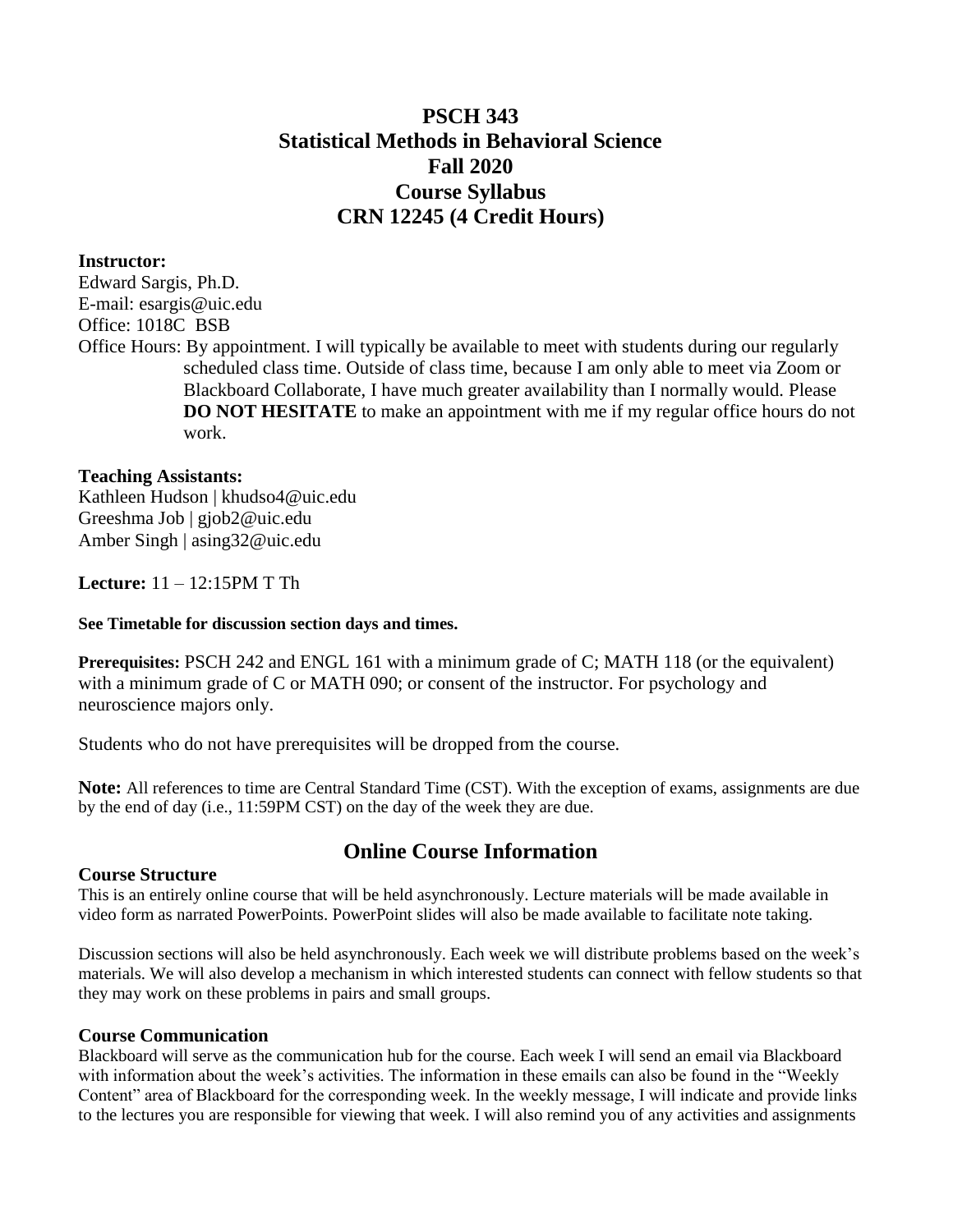due for the week (more information below). Finally, I will include any special announcements. It is your responsibility to read these weekly messages to stay informed about the course material.

### **Student Collaboration and Academic Integrity**

I do not mind if students work together in parallel on homework assignments or discussion activities. Appropriate examples of collaboration include working together on a discussion section assignment or consulting another student on how to do a homework problem. On these types of assignments, you should always do your own work, but it would be permissible to check your answer with a fellow student or ask a question. If there was a discrepancy in an answer, both students should check their work and discuss where something might have gone wrong with a computation or interpretation of a result. **Under no circumstances should one student simply give an answer to another student to copy. Should this happen BOTH STUDENTS would fail the course** (see below for more information on student disciplinary procedures).

**Under no circumstances are students allowed to work together in any way on an exam** (see below for information on exams). Any students deemed to have worked together, even in a seemingly minor way, will immediately fail the exam and the course (See below for further information about student disciplinary procedures).

### **Technology Requirements**

For the most part, the technology needs of the course are basic. Coursework can be completed on a basic laptop or tablet with an internet connection. For turning in assignments with written work, you may also choose to use a smartphone with a camera to scan your work.

Please contact ACCC to request and borrow a laptop or be assigned a hotspot for the semester if you do not have the required hardware and internet capabilities.

# **General Course Overview**

#### **Overview**

This is an introductory course in statistics that is designed for students majoring in Psychology and Neuroscience. The primary goal of the course is to develop your understanding of the ways in which mathematics and statistics are used to deepen our understanding of psychological phenomena. To accomplish this goal, we will work to develop your conceptual understanding of statistics. People often believe that learning statistics entails performing rigorous hand calculations. However, that is not the focus of this course. This is not to say that you will not perform calculations by hand. Rather, this course is designed to help you understand what the terms within various formulae mean, how various statistics are calculated, and how to interpret the results of statistical analyses. More important than calculating the correct numerical answer to a statistics problem is your understanding of what that number means, both in general terms and with respect to the research question you are attempting to address. We will also work to strengthen your confidence in your ability to understand statistics in published articles (both research articles as well as those you encounter in newspapers, on television, etc.), and in your ability to determine the kinds of statistical analyses that are appropriate for different kinds of data and research questions.

### **Course Learning Objectives**

We will learn several statistical techniques over the course of the semester. For each statistical technique, you will learn:

- what the statistic can tell us about our data.
- $\bullet$  the conceptual foundations of the statistics (i.e., how does it capture the characteristic of the data we are interested in?).
- how the statistic is computed.
- what a calculated statistic tells us about our data (i.e., how do we interpret the statistic we calculated?).
- what the statistic implies about the research question we are trying to answer (i.e., what are the larger implications of the statistic for the research?).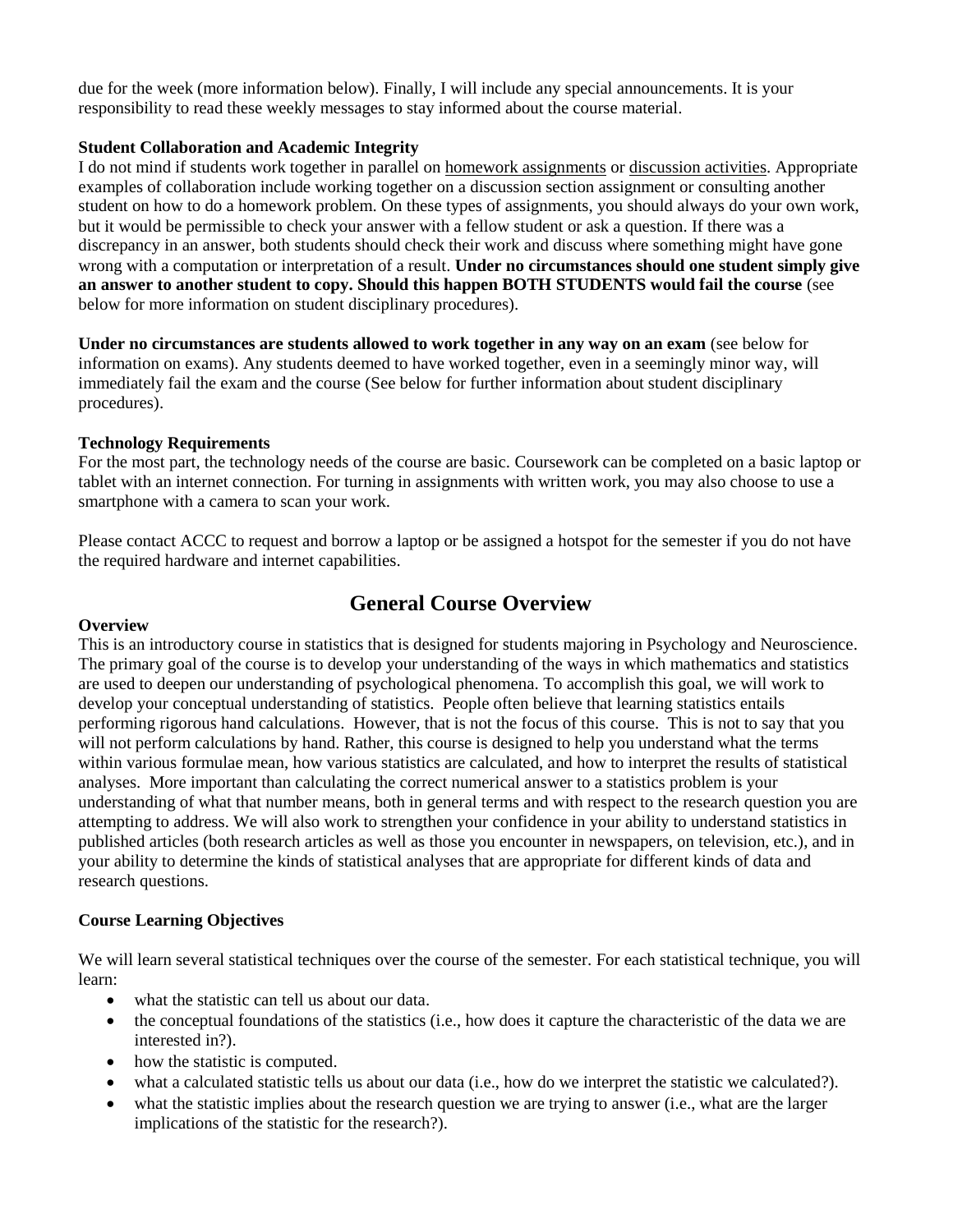After taking this course, you will be able to:

- differentiate the different statistics we will discuss.
- select the appropriate statistical analysis to best evaluate a research question.
- interpret the results of basic statistical analyses.

Finally, you will develop foundational knowledge that will prepare you to learn more advanced statistical techniques used in the field**.**

## **Suggested Text**

I do not require a text for this course. In the distant past I used to require "Statistics for the Behavioral and Social Sciences" by Aron and Aron (now Aron, Coups, and Aron). However, I found that I do not fully utilize it and I therefore do not require students to purchase the text. With that said, if you would like a book that will reinforce the concepts we will talk about, I recommend the Aron, Coups, and Aron book. There are many editions of the text. I think that any edition of that text would work. There are other statistics books out there, many of them are good, however other books might cover the material differently than I (or Aron, Coups, and Aron) cover it, so they could cause more confusion than they alleviate. With all this said, the vast majority of students do fine in the course without a book.

# **Course Assessments**

### **Weekly Progress Assessments**

Each week you will complete a brief "quiz" that will be administered via Blackboard. Quizzes will cover the material from each week's lectures. You may complete them open notes. These activities are meant to serve as a self-check on your knowledge of the week's material.

These quizzes will be posted to the "Weekly Content" area of Blackboard under the corresponding week. They will need to be completed by midnight Sunday at the end of each week the lecture material is assigned. They will be scored within blackboard so that you know how you performed. However, at the end of the semester, you will receive credit for simply completing these assessments. Your score for this unit at the end of the semester will be based on the percentage of these assessments that you complete. In other words, if you complete all the assessments, even if you did not do well on a few (or more!) of them, you will receive 100% for this portion of your grade. I will also allow you to miss one of these assessments without penalty.

### **Discussion Section Exercises**

Each week, unless otherwise noted in the syllabus or in the weekly announcement, you will complete an activity that will give you experience computing the various statistics we will cover during the semester. These activities will be made available on Wednesdays and need to be completed by midnight the following Monday they are assigned. The exercises will be graded pass/fail based on whether you completed the full activity or not (i.e., no partial credit).

You will submit a copy of your discussion section exercises via Blackboard. The submission link for each week can be found in the corresponding folder for the week in the "Weekly Content" area of Blackboard.

### **Homework**

A total of 7 homework assignment will be offered over the course of the semester. Homework will be due on the dates outlined in the syllabus. Your lowest of the seven homework grades will be dropped.

Keep two things in mind when doing the homework:

1. Be sure to show all your work for each problem that requires written calculations. Do not simply report your final answer. If your final answer is incorrect it may still be possible to earn partial credit if some parts of the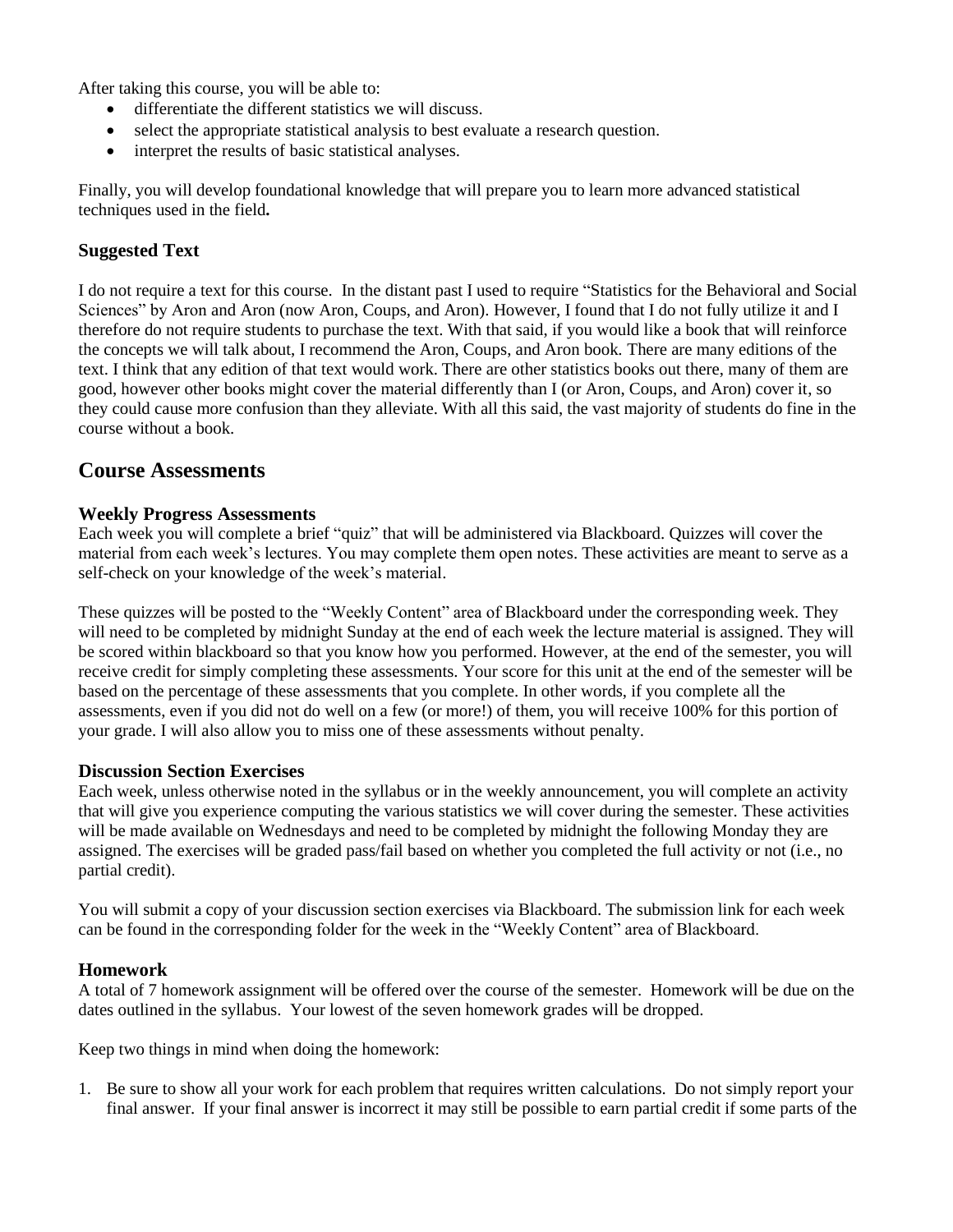problem were done correctly. This is possible, however, only if you have shown all of your intermediate steps.

2. Neatness counts. If your work is illegible, crammed together, or so disorganized that it cannot be followed step by step in a logical sequence it will be difficult to assign partial credit.

Late homework will not be accepted.

# **Exams**

Four exams will be offered: three exams during the semester and a final exam. Your lowest grade of the four will be dropped. The tests will be worth 60% of your final grade. Exams will be administered on the dates in the schedule below. They will be made available by 10am CST on the day of the exam and need to be submitted by 10pm CST the same day. While the exam window is 12 hours, the exams will be structured so that they can be completed within a 75 minute window (the length of a typical lecture period). I give you a large window so that you have some flexibility on when you work on the exam. You can take more than 75 minutes if you need to, and you can also start the exam and come back to it later as long as you submit it by the 10pm CST deadline.

Exams offered during the semester will be non-cumulative with the caveat that each section of the course builds on previous sections. Though I will not explicitly test you on concepts from an earlier unit, you will have to draw on knowledge from previous units on later exams. A cumulative final exam will be offered during the week of finals. You have the option not to take the final if you are satisfied with your scores on your first three exams.

As mentioned above, the lowest of the four exams will be dropped. The primary reason one exam will be dropped is that it eliminates the need for make-up exams. **Make-up exams will be given under only under extremely limited circumstances. The only exceptions are where university policy has precedent over my syllabus policy (e.g., religious holidays, military service, disability accommodations). Any make-up exam will be a different length and format than that administered during the regular exam window.** 

You may use your notes during the exams. However, under no circumstances may you consult another student or anyone else regarding the exam. See below for additional information on student disciplinary procedures. **Students found cheating on an exam, whether by providing or receiving answers from another, will immediately fail the course.**

### **Course Grading**

Course grades will be based on Weekly Progress Assessments (10%), Discussion Section Activities (10%) Homework (20%) and Exams (60%). Grades will be based on the following scale:

| Grade | Percent       |
|-------|---------------|
| A     | $89.5 - 100$  |
| B     | $79.5 - 89.4$ |
| C     | 69.5-79.4     |
| D     | $59.5 - 69.4$ |
| E.    | $0 - 59.4$    |

To estimate your grade during the semester, you can use the following formula:

 $(0.10 * \text{Weakly Progress Assessment completion } \%) + (0.10 * \text{Discussion Section Activity completion } \%) +$  $(0.20 *$  Homework Average) +  $(0.60 *$  Exam Average)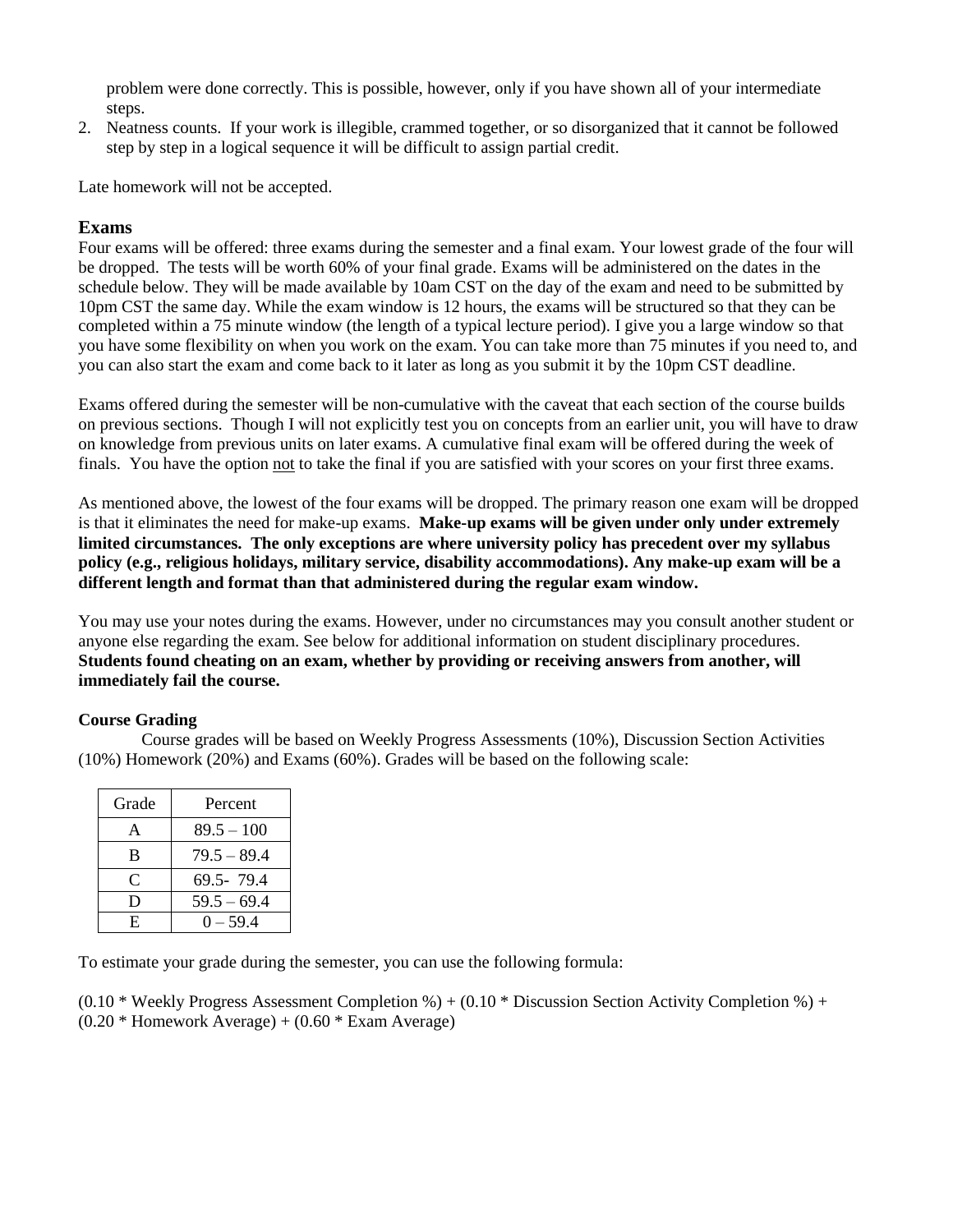# **Additional Notes**

## **Academic Integrity**

**I designed this course to be as student-friendly as possible and I believe getting a good grade in the class is very achievable. The exams are open-notes and the drop policy typically helps students who might underperform on an exam. Additionally, several components of the course (e.g., Weekly Progress Assessments and Lab Section Activities) include points that are guaranteed as long as you complete the work. I want you to be successful in the course and I believe that you will be successful if you put in the work. In fairness to those students who are working hard to get the course material, any student found to be cheating in the class, no matter how minor of an offense, will fail the course. This includes anyone providing answers to another student.** In all cases I will file a complaint against you with the Dean of Students, who will place a notice about the incident in your student file. There will be no exceptions to this policy.

Cheating includes but is not limited to copying or giving others test answers, or copying another students work on a homework assignment. Note that cheating often involves at least two students. To be clear, any student who is a party to academic dishonesty will be subject to the penalties outlined above.

Please see the following for additional information about academic dishonesty and student disciplinary procedures.

[https://dos.uic.edu/wp-content/uploads/sites/262/2020/01/DOS\\_Student-Disciplinary-Policy-2020.pdf](https://dos.uic.edu/wp-content/uploads/sites/262/2020/01/DOS_Student-Disciplinary-Policy-2020.pdf)

### **Emails**

I do my best to respond to student emails in a timely manner. I read every email I receive, but sometimes I am unable to respond to students as quickly as I would like. If I do not respond to an email question within 48 hours, please resend me your email.

**It will be your responsibility to keep track of your scores in Blackboard.** If you notice that a score has been incorrectly entered into Blackboard, you must show the original paper with the correct grade to your TA by Monday of finals week.

### **Disability Accommodations**

The University of Illinois at Chicago is committed to maintaining a barrier-free environment so that students with disabilities can fully access programs, courses, services, and activities at UIC. Students with disabilities who require accommodations for access to and/or participation in this course are welcome, but must be registered with the Disability Resource Center (DRC). You may contact DRC at 312-413-2183 (v) or 773-649-4535 (VP/Relay) and consult the following:

[http://drc.uic.edu/guide-to-accommodations.](http://drc.uic.edu/guide-to-accommodations)

# **Course Communication Guidelines (Netiquette)**

Netiquette is a set of rules for behaving properly online. Much of our communication in this course will take place in the forums and through email. Here are some guidelines for online communication in this course:

- Be sensitive to different cultural and linguistic backgrounds, as well as different political and religious beliefs.
- Use good taste when composing your responses. Swearing and profanity should be avoided. Also consider that slang terms can be misunderstood or misinterpreted.
- Don't use all capital letters when composing your responses. This can be considered "shouting" on the Internet and is regarded as impolite or aggressive. It can also be stressful on the eye when trying to read your message.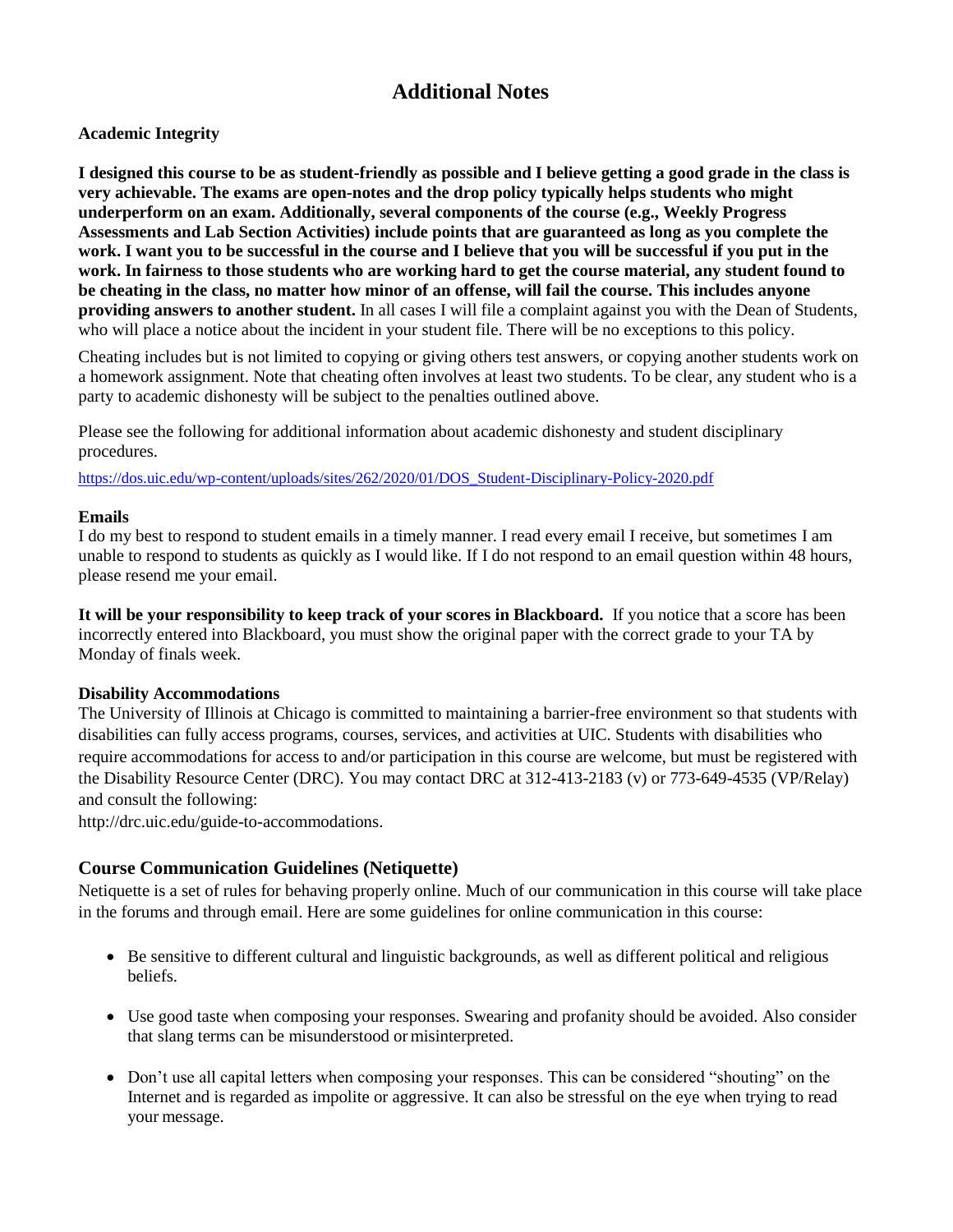- Be respectful of others' views and opinions. Avoid "flaming" (publicly attacking or insulting) others.
- Be careful when using acronyms. If you use an acronym it is best to spell out its meaning first, then put the acronym in parentheses afterward, for example: Frequently Asked Questions (FAQs). After that you can use the acronym freely throughout your message.
- Use good grammar and spelling, and avoid using text messaging shortcuts.
- In emails, always identify yourself and what class and section you are in. It is a good practice to put your course and section in the subject line. This helps your instructor identify course related emails.

**Religious Holidays:** Students who wish to observe their religious holidays must notify me by the tenth day of the semester they will be absent unless their religious holiday is observed on or before the tenth day. In such cases, the student shall notify me at least five days in advance of the date when he or she will be absent.

**Incomplete Grades:** University policy on incomplete grades is very strict and I follow that policy. I will grant an incomplete grade only under the most extreme circumstances. Do not request an incomplete unless the following conditions apply (taken from the undergraduate catalogue):

Course work is incomplete when a student fails to submit all required assignments or is absent from the final examination; incomplete course work will normally result in a failing grade. The IN (incomplete) grade may be assigned in lieu of a grade only when all the following conditions are met: (a) the student has been making satisfactory progress in the course; (b) the student is unable to complete all course work due to unusual circumstances that are beyond personal control and are acceptable to the instructor; (c) the student presents these reasons prior to the time that the final grade roster is due. The instructor must submit an Incomplete report with the final grade roster for the IN to be recorded. This report is a contract for the student to complete the course work with that instructor or one designated by the department executive officer in the way described and by the time indicated on the report. In resolving the IN, the student may not register for the course a second time, but must follow the procedures detailed on the report. An IN must be removed by the end of the student's first semester or summer session in residence subsequent to the occurrence, or, if not in residence, no later than one calendar year after the occurrence. When the student submits the work, the instructor will grade it and change the IN to the appropriate grade. If an undergraduate fails to meet the stated conditions, the instructor will assign an E for the final grade.

Note that you will be graded according to the grading criteria listed above. **Please do not ask to be bumped up to the next highest grade at the end of the semester** (e.g., ask me for a C in the course when you have a 67.7% in the course). I will not do this. The number one factor that puts students in this situation is missed assignments and quizzes. I am unable to make exceptions for one student that I am not able to make for others in the class.

With this said, **if you have any problems or concerns throughout the class, please come see us during our office hours, before it is too late at the end of the semester.** I and the TAs are happy to work with you during the semester to help facilitate your understanding of the course material. Please use office hours whenever possible, but we are willing to make appointments if your schedule makes it impossible to make our office hours.